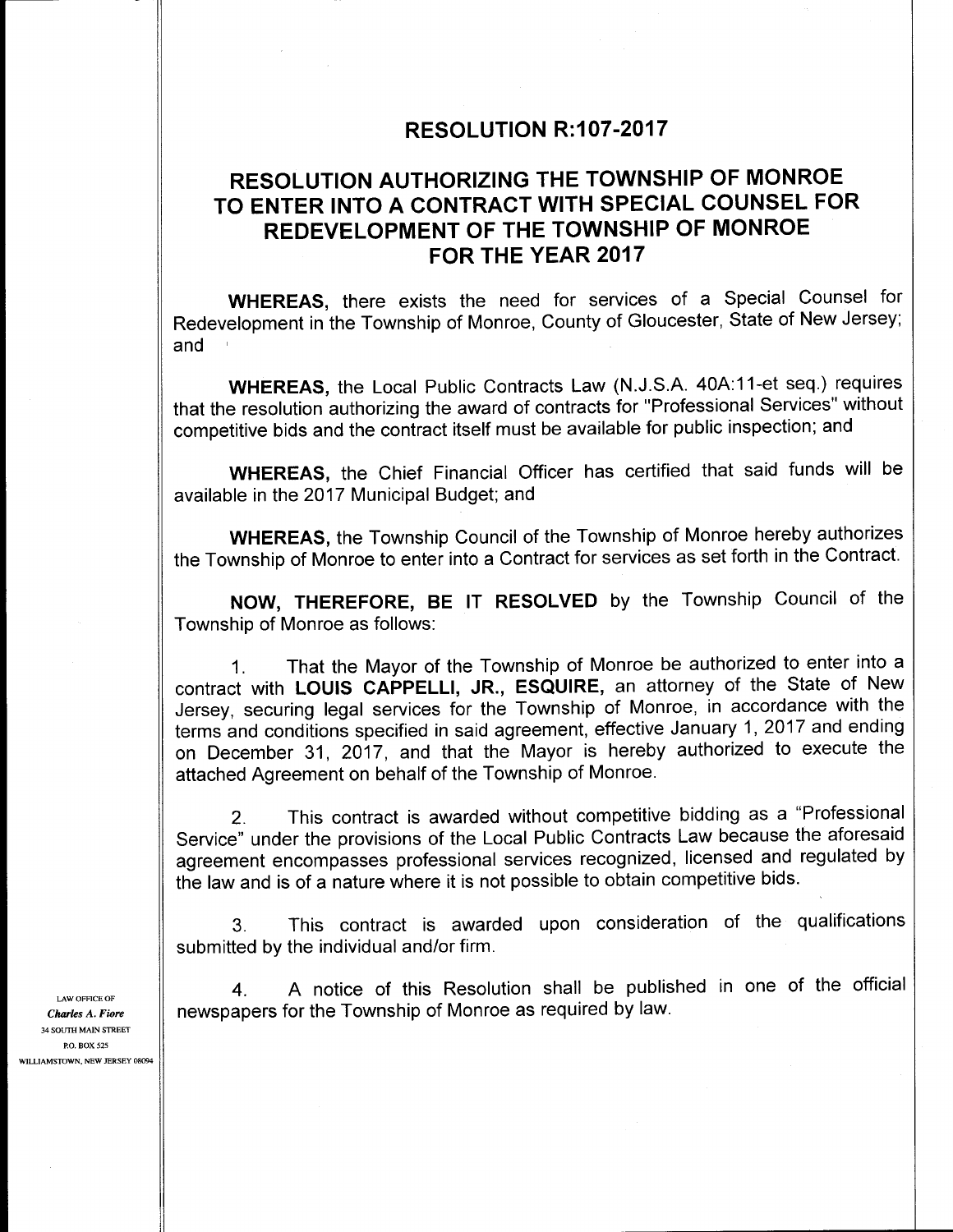#### RESOLUTION R:107-2017

# RESOLUTION AUTHORIZING THE TOWNSHIP OF MONROE TO ENTER INTO A CONTRACT WITH SPECIAL COUNSEL FOR REDEVELOPMENT OF THE TOWNSHIP OF MONROE FOR THE YEAR 2017

ADOPTED at a meeting of the Township Council of the Township of Monroe on March 13, 2017.

TOWNSHIP OF MONROE

**CNCL. PRES., BART MCILVAINE** 

ATTEST:

 $\cdots$ 

a 10 mick

TWP. CLERK, SUSAN McCORMICK, RMC OR DEPUTY CLERK, SHARON WRIGHT, RMC

#### CERTIFICATION OF CLERK

The foregoing resolution was duly adopted at a special meeting of the Township Council of the Township of Monroe held on the 13th day of March <sup>2017</sup> at the Municipal Building, 125 Virginia Avenue, Williamstown, New Jersey 08094.

usan) NF Cormic

TWP. CLERK, SUSAN McCORMICK, RMC OR DEPUTY CLERK, SHARON WRIGHT, RMC

#### ROLL CALL VOTE

|                              |  |                       | Aye            | Nay | Abstain | Absent |
|------------------------------|--|-----------------------|----------------|-----|---------|--------|
|                              |  | Cncl Dilks            |                |     |         |        |
|                              |  | Cncl. DiLucia         | U              |     |         |        |
|                              |  | Cncl. Garbowski       | مده            |     |         |        |
|                              |  | Cncl .Heffner         | ممسا           |     |         |        |
| E OF<br>Fiore                |  | Cncl. Marino          |                |     |         |        |
| <b>STREET</b>                |  | Cncl. Miller          | ممرج           |     |         |        |
| 525<br><b>V JERSEY 08094</b> |  | Cncl. Pres. McIlvaine | مرہ            |     |         |        |
|                              |  | TALLY:                | $\overline{r}$ |     |         |        |

LAW OFFICE OF Charles A. 34 SOUTH MAIN STREET P.O. BOX 525 WILLIAMSTOWN, NEW JERSEY 08094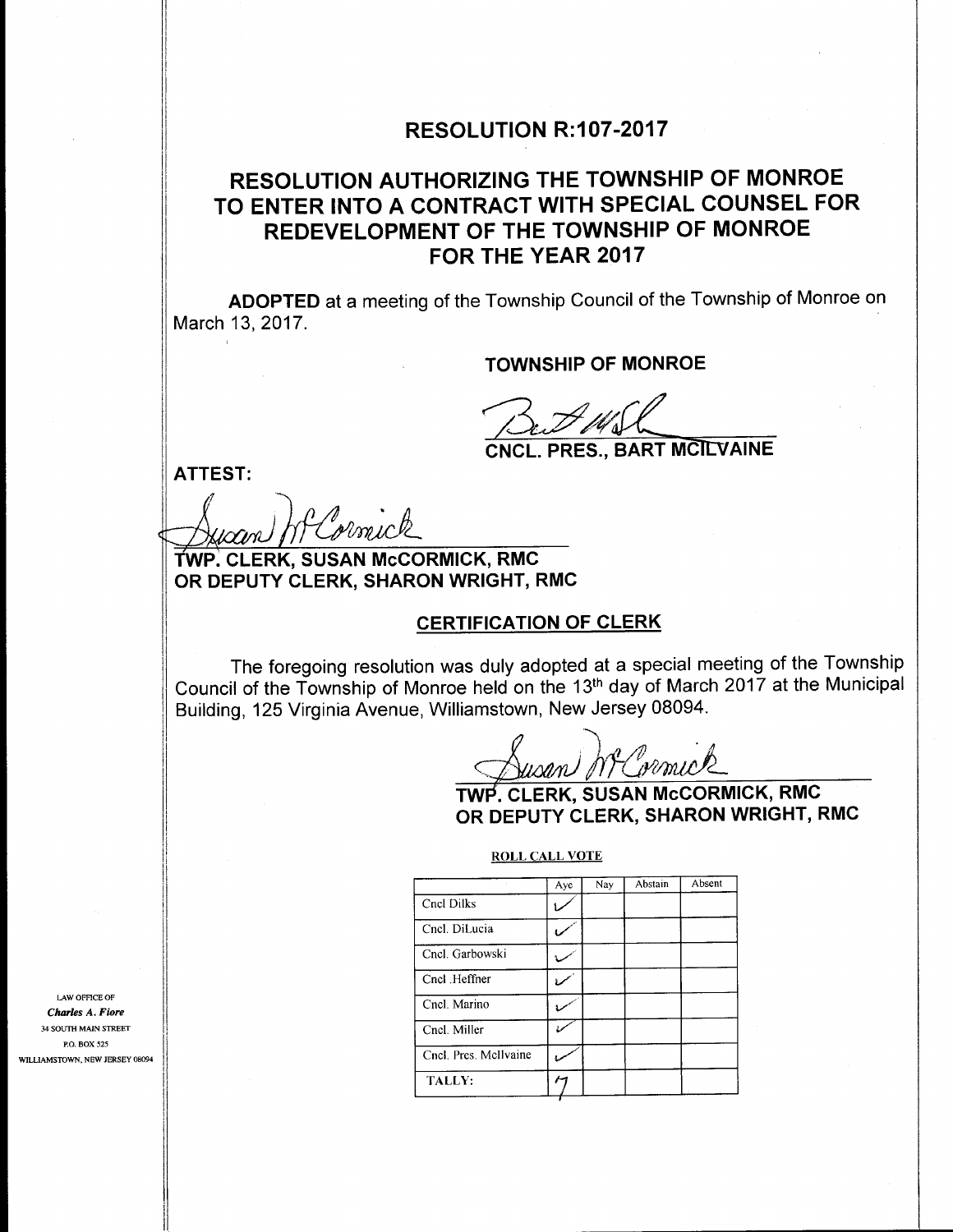

## Certification of Availability of Funds

This is to certify to the Municipal Council of the Township of Monroe that funds are available for the following:

| <b>Resolution Date:</b>   | 03/13/17                                                                                                  |            |
|---------------------------|-----------------------------------------------------------------------------------------------------------|------------|
| <b>Resolution Number:</b> | 107-2017                                                                                                  |            |
| Vendor Name:              | Florio Perrucci Steinhardt & Fader, LLC<br>1010 King Highway South<br>Building 2<br>Cherry Hill, NJ 08034 |            |
| Purpose:                  | <b>Redevelopment Attorney</b>                                                                             |            |
| <b>Funding Source</b>     | 2017 Operating Budget                                                                                     |            |
| <b>Account Number</b>     | Amount                                                                                                    | Department |
| 07-01-20-160-160-519      | Per Rate Schedule                                                                                         | Law        |
|                           | Total<br><b>TBD</b>                                                                                       |            |

Only the amounts for the 2017 budget year and trust fund balances have been certified. Amounts for future years are contingent upon sufficient funds being appropriated.

Kw lope

Business Administrator in the absence of Chief Financial Officer

MGL FORMS-SYSTEMS MO91-07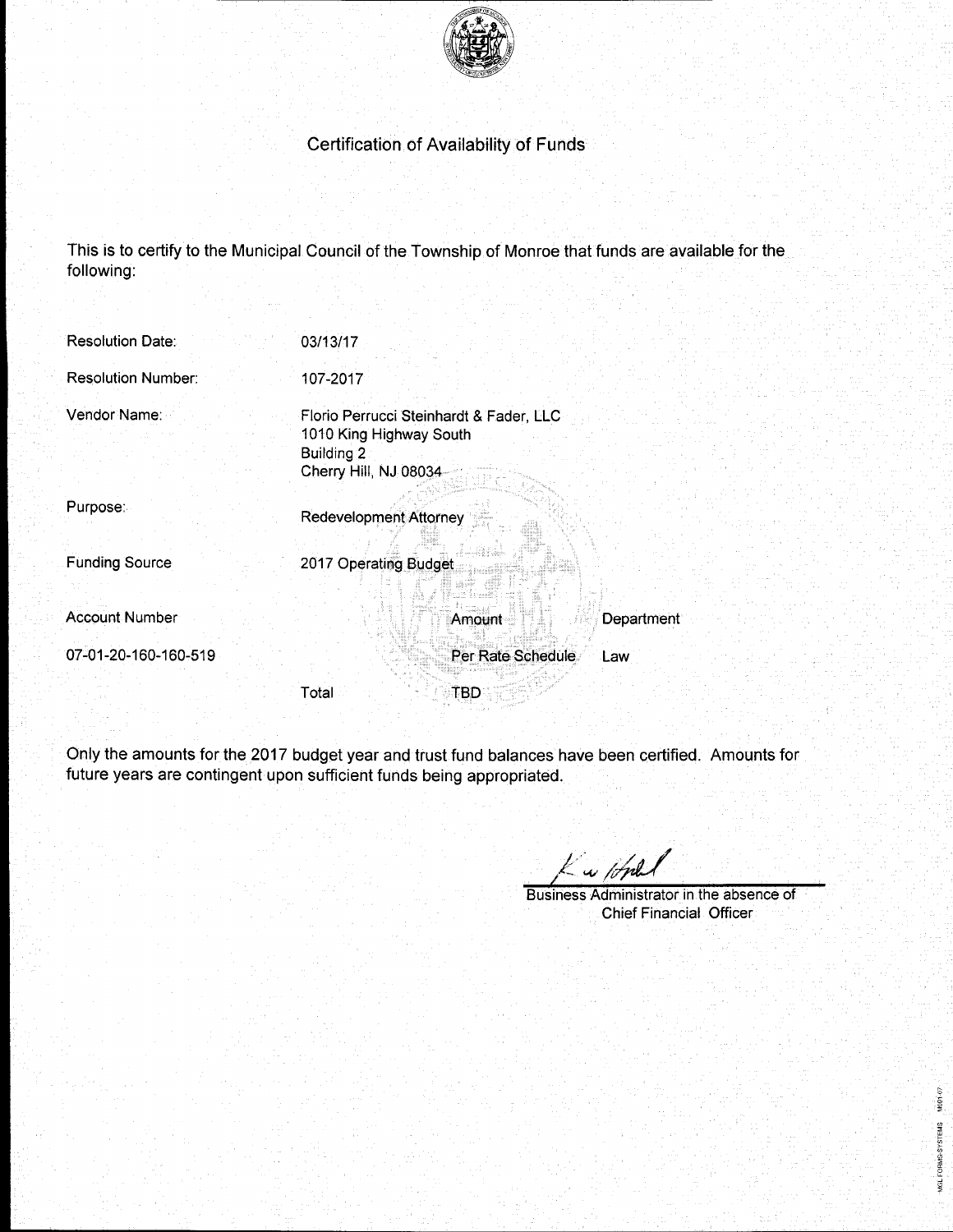#### PROFESSIONAL SERVICES AGREEMENT between the Township of Monroe and Louis Cappelli, Jr., Esquire of Florio Perrucci Steinhardt & Fader, L.L.C.

WHEREAS, the Township of Monroe (hereinafter referred to as the "Township") has been organized under the laws of the State of New Jersey and requires the regular services of Special Counsel for Redevelopment for the Township ; and

WHEREAS, Louis Cappelli, Jr. (hereinafter referred to as "Attorney") is an Attorney at Law admitted to practice in the State of New Jersey.

NOW, THEREFORE, IT IS AGREED by and between the Township and Louis Cappelli, Jr., Esquire of Florio Perrucci Steinhardt & Fader, L.L.C. as follows:

I. APPOINTMENT. Louis Cappelli, Jr., Esquire of Florio Perrucci Steinhardt & Fader, L.L.C. is hereby appointed and retained as Special Counsel for Redevelopment for the Township of Monroe ("Redevelopment Counsel").

II. TERM. The term of this appointment shall commence on January 1, 2017 and shall continue until December 31, 2017 in accordance with the terms and conditions of this Agreement.

III. TERMINATION OF AGREEMENT. This Agreement may be terminated by either party during the term hereof by the giving of ninety (90) days written notice to the other amicably and reasonably resolved or whether, in their sole determination, the Agreement shall be terminated.

IV. SERVICE. During the term of this Agreement, Redevelopment Counsel agrees to provide the following services: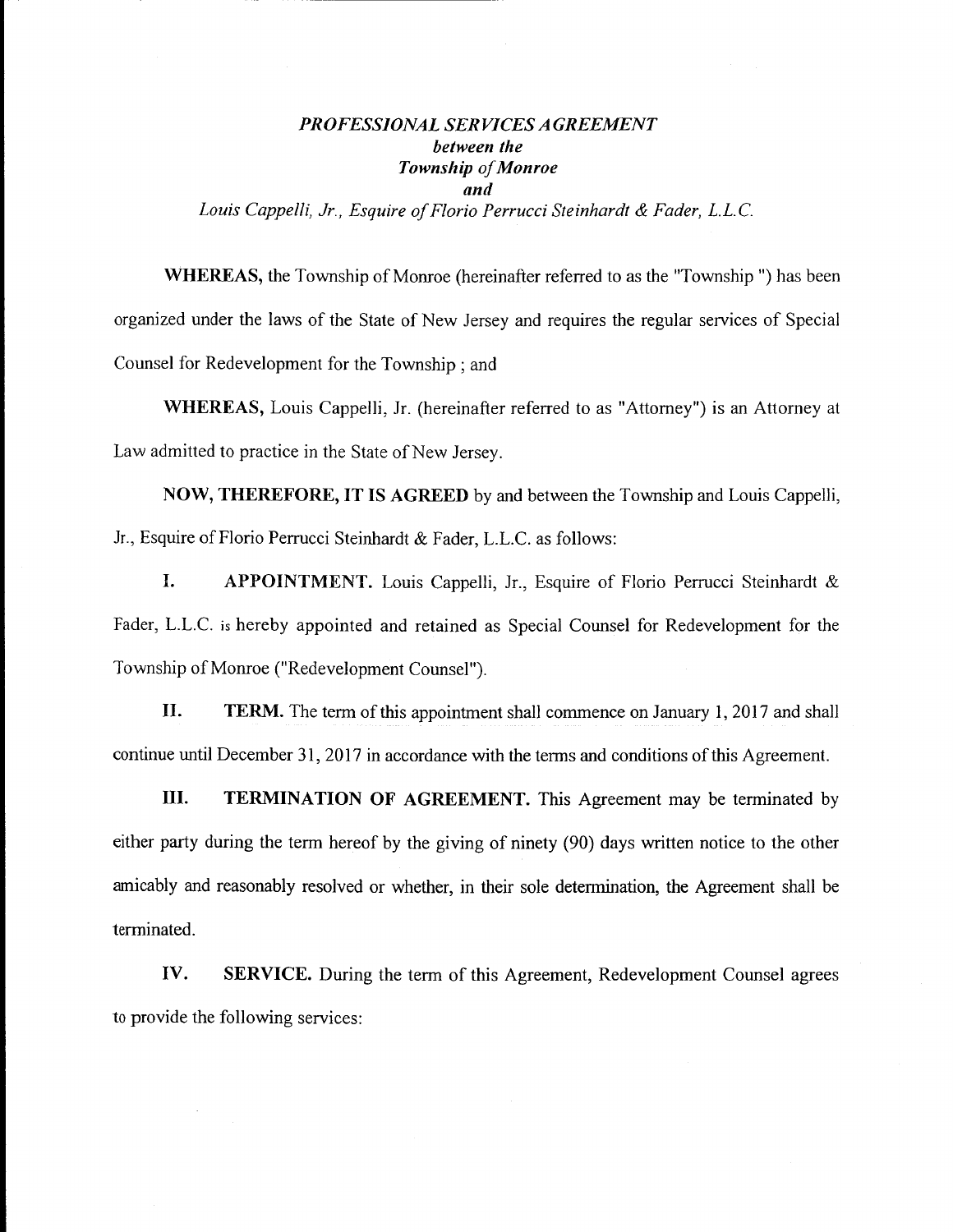- A. To provide legal advice to the Township's Mayor,Council, Township Administrator and other designated officials;
- B. To provide reports to the Mayor and Township Council on such matters and at such times as the Township may direct;
- C. Represent the Township of Monroe on all issues relating to redevelopment, including but not limited to brownfields redevelopment and remediation, property acquisition and eminent domain and all other issues relating to the Township's redevelopment activities;
- D. Prepare Ordinances and Resolutions at the direction of, and for consideration by, the Mayor and Council of the Township of Monroe regarding redevelopment issues;
- E. Represent the Township of Monroe in claims and actions on behalf of, and in defense of, the Township; and
- F. Such other services as may be required by the Mayor and Township Council.

V. COMPENSATION. During the term of this Agreement, the Township Redevelopment Counsel agrees to provide services as follows:

- A. Legal services shall be provided at a municipal hourly rate of \$160.00 per hour for Partners and Associates and \$95.00 per hour for paralegals. In addition to the fee for services, the Township shall reimburse Redevelopment Counsel expenses, reasonably incurred in representing the Township's interests, including but not limited to mileage at the applicable IRS rate, postage, photocopies, long distance telephone charges, court costs, overnight mail and courier service expenses and other reasonable expenses necessarily incurred in representation of the Township.
- B. In the event the Township enters into agreements requiring third parties to pay fees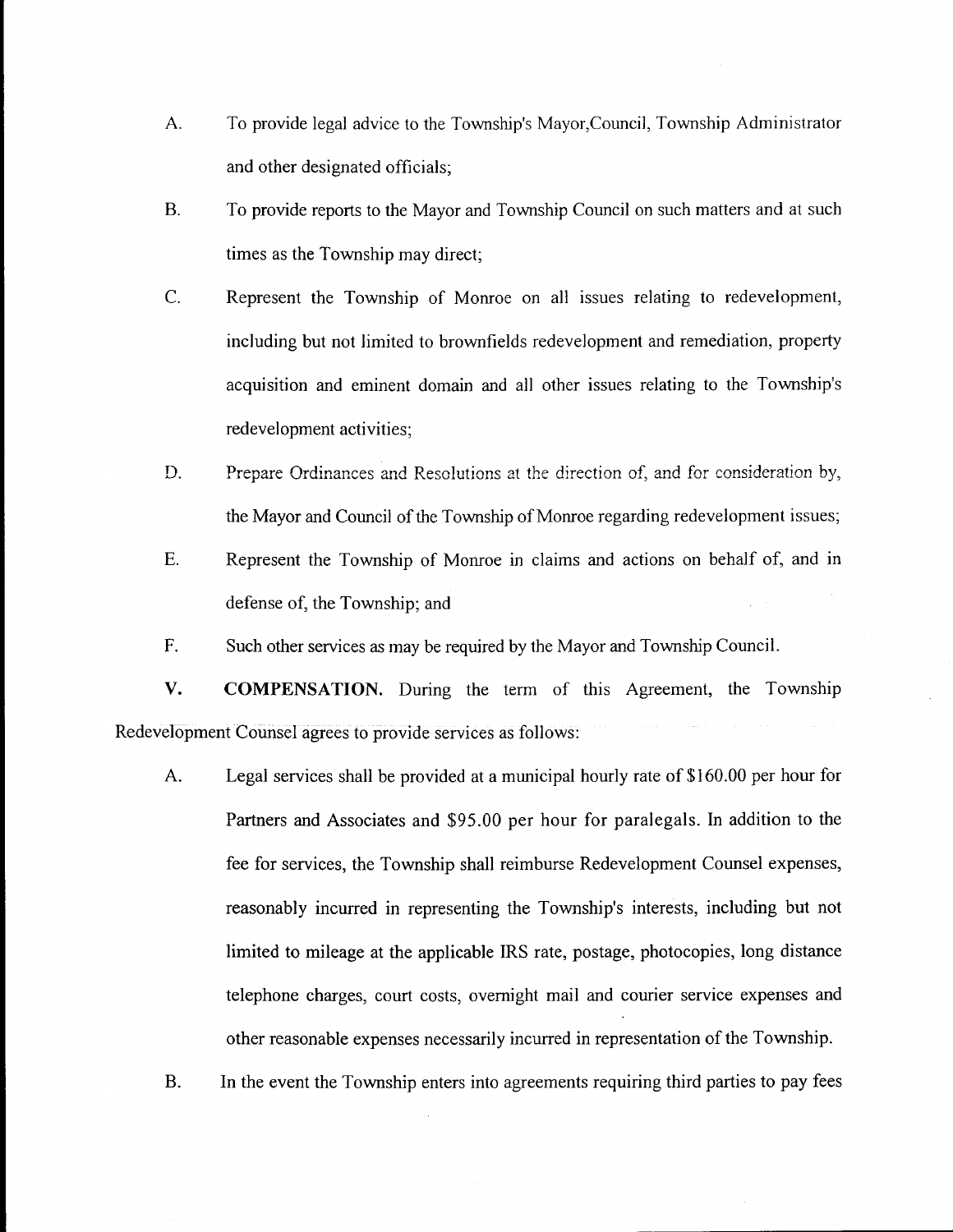of Redevelopment Counsel, such fees shall be billed at Redevelopment Counsel's regular hourly rate.

VI. SPECIAL PROVISIONS RELATING TO COMPENSATION. The Compensation or service fee set forth in Section V of this Agreement includes the following special provisions:

- A. All administrative staff including support staff necessary to perform the duties required hereunder.
- B. Use of all physical equipment, and there shall be no further charges for rent, light, heat, office equipment or similar items.
- C. In-house computer services including all software and hardware provided by Redevelopment Counsel for the Townships use are understood as being, and shall remain the property of Redevelopment Counsel. All data and records which pertain to the business and activities of the Township shall, however, be the property of the Township and upon the request of the Township, Redevelopment and records to the Township in either hard copy or on computer tape or disk, or both, as the Township may specify providing Redevelopment Counsel is able to comply with the type of copy request.
- D. The fee specified in Section V Compensation does not include the cost of expenses such as telephone, telefax, photocopying, postage and other similar expenses specifically related to the Township. All such items shall be subject to reimbursement in accordance with the policies and procedures established and modified from time to time by the Township.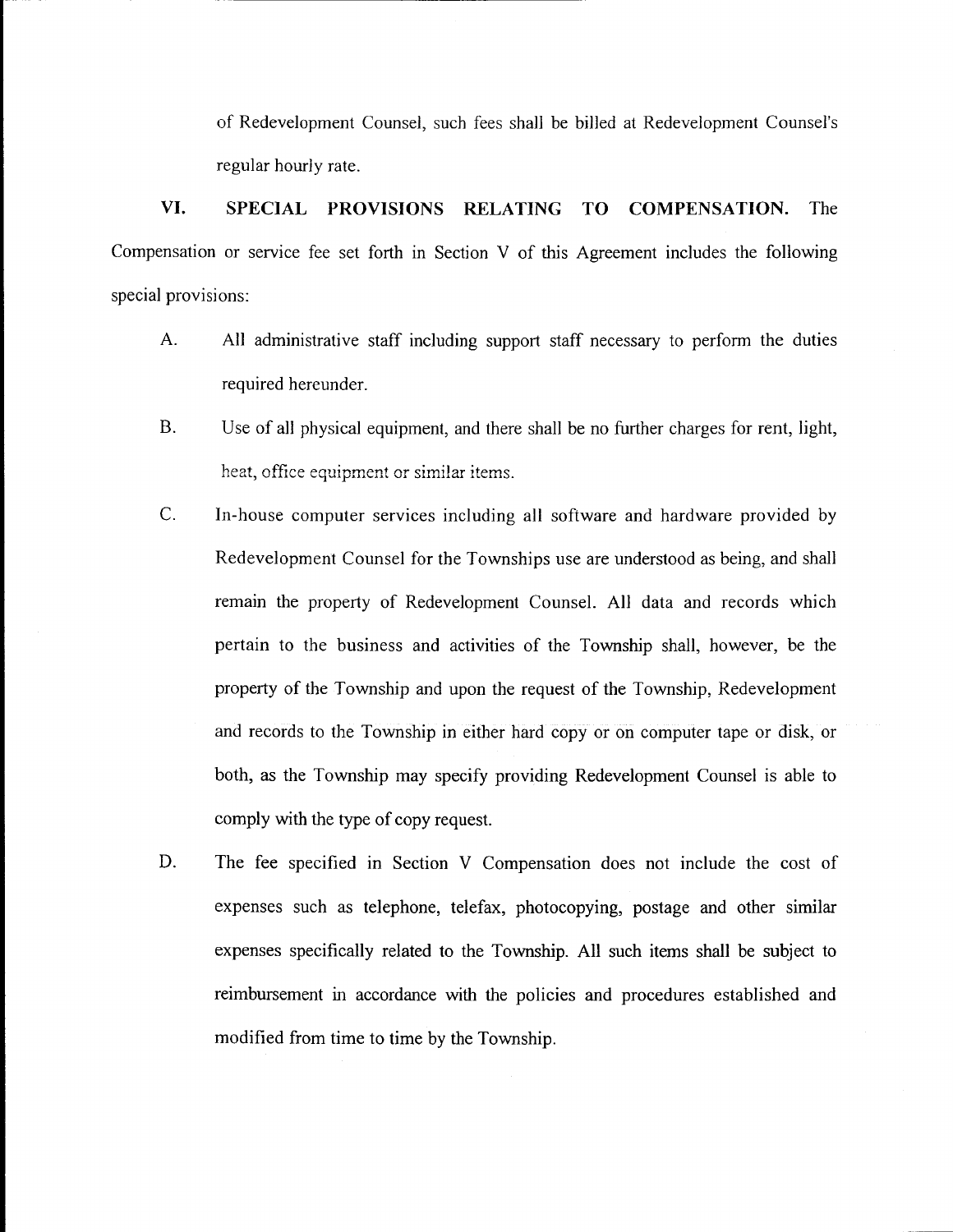VII. AFFIRMATIVE ACTION. During the performance of this Contract, Special Counsel for Redevelopment agrees as follows:

Special Counsel for Redevelopment, where applicable, will not discriminate against any employee or applicant for employment because of age, race, creed, color, national origin, ancestry, marital status, affectional or sexual orientation, gender identity or expression, disability, nationality or sex. Except with respect to affectional or sexual orientation and gender identity or expression, Special Counsel for Redevelopment will ensure that equal employment opportunity is afforded to such applicants in recruitment and employment, and that employees are treated during employment, without regard to their age, race, creed, color, national origin, ancestry, marital status, affectional or sexual orientation, gender identity or expression, disability, nationality or sex. Such equal employment opportunity shall include, but not be limited to the following: employment, upgrading, demotion, or transfer; recruitment or recruitment advertising; layoff or termination; rates of pay or other forms of compensation; and selection for training, including apprenticeship. Special Counsel for Redevelopment agrees to post in conspicuous places, available\_to employees and applicants for employment, notices to be provided by the Township's designated Public Agency Compliance Officer setting forth provisions of this nondiscrimination clause.

Special Counsel for Redevelopment, where applicable will, in all solicitations or advertisements for employees, state that all qualified applicants will receive consideration for employment without regard to age, race, creed, color, national origin, ancestry, marital status or, affectional or sexual orientation, gender identity or expression, disability, nationality or sex.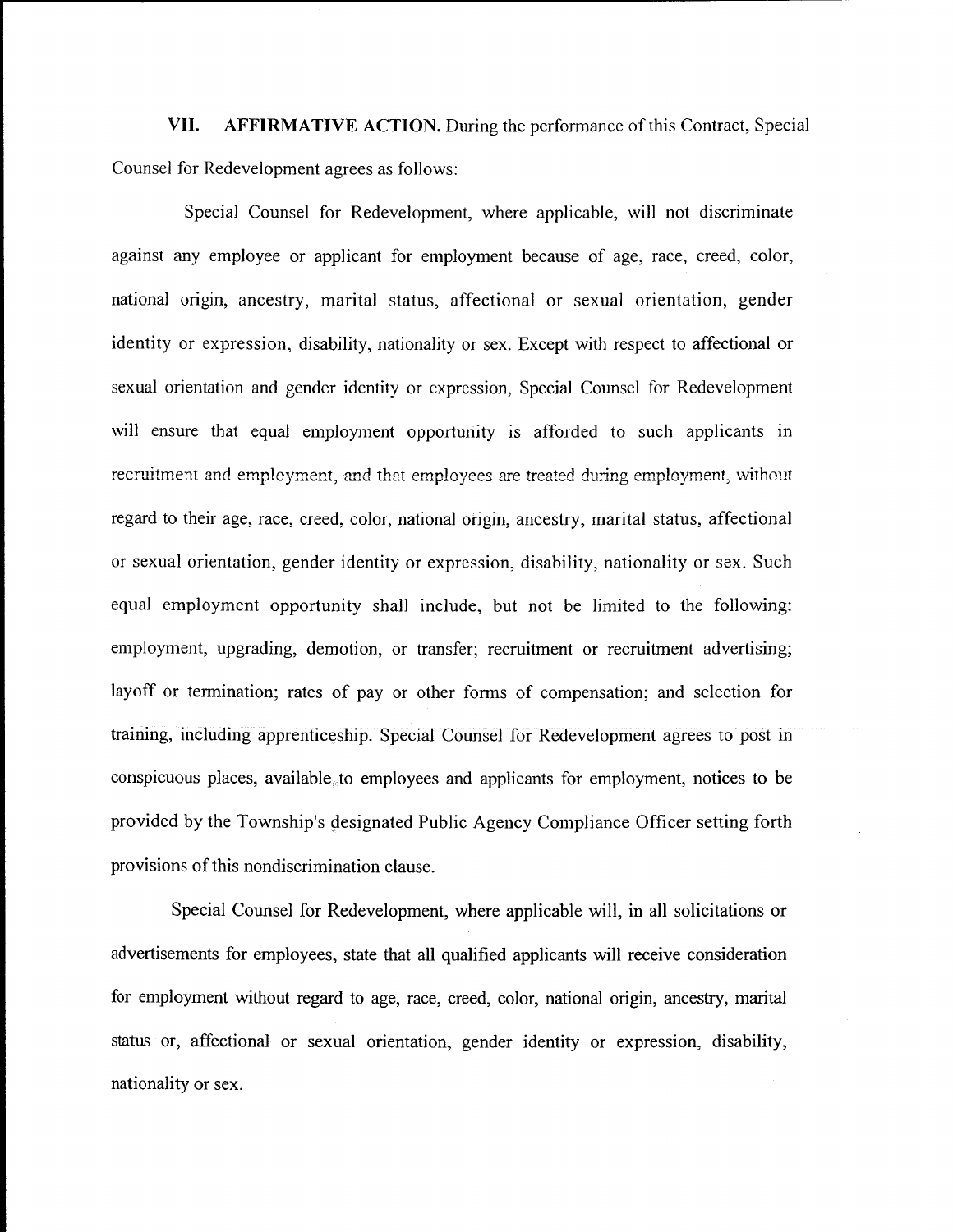Special Counsel for Redevelopment, where applicable, agrees to comply with the regulations promulgated by the Treasurer of the State of New Jersey pursuant to N.J.S.A. 10: 531 et seq., as amended and supplemented from time to time and the Americans with Disabilities Act.

Special Counsel for Redevelopment agrees to attempt in good faith to employ minority and female workers consistent with the applicable county employment goals prescribed by N.J.A.C. 17:27-5.2 promulgated by the Treasurer of the State of New Jersey pursuant to P.L. 1975, c. 127, as amended and supplemented from time to time or in accordance with <sup>a</sup> binding determination of the applicable county employment goals determined by the Affirmative Action Office pursuant to N.J.A.C. 17:27-5.2 promulgated by the Treasurer of the State of New Jersey pursuant to P.L. 1975, c. 127, as amended and supplemented from time to time.

Special Counsel for Redevelopment agrees to inform in writing appropriate recruitment agencies in the area, including employment agencies, placement bureaus, colleges, universities, labor unions, that it does not discriminate on the basis of age, creed, color, national origin, ancestry, marital status, affectional or sexual orientation, gender identity or expression, disability, nationality or sex, and that it will discontinue the use of any recruitment agency which engages in direct or indirect discriminatory practices.

Special Counsel for Redevelopment agrees to revise any of its testing procedures, if necessary, to assure that all personnel testing conforms with the principles of job-related testing, as established by the statutes and court decisions of the State of New Jersey and as established by applicable Federal Law and applicable Federal Court decisions.

Special Counsel for Redevelopment agrees to review all procedures relating to transfers,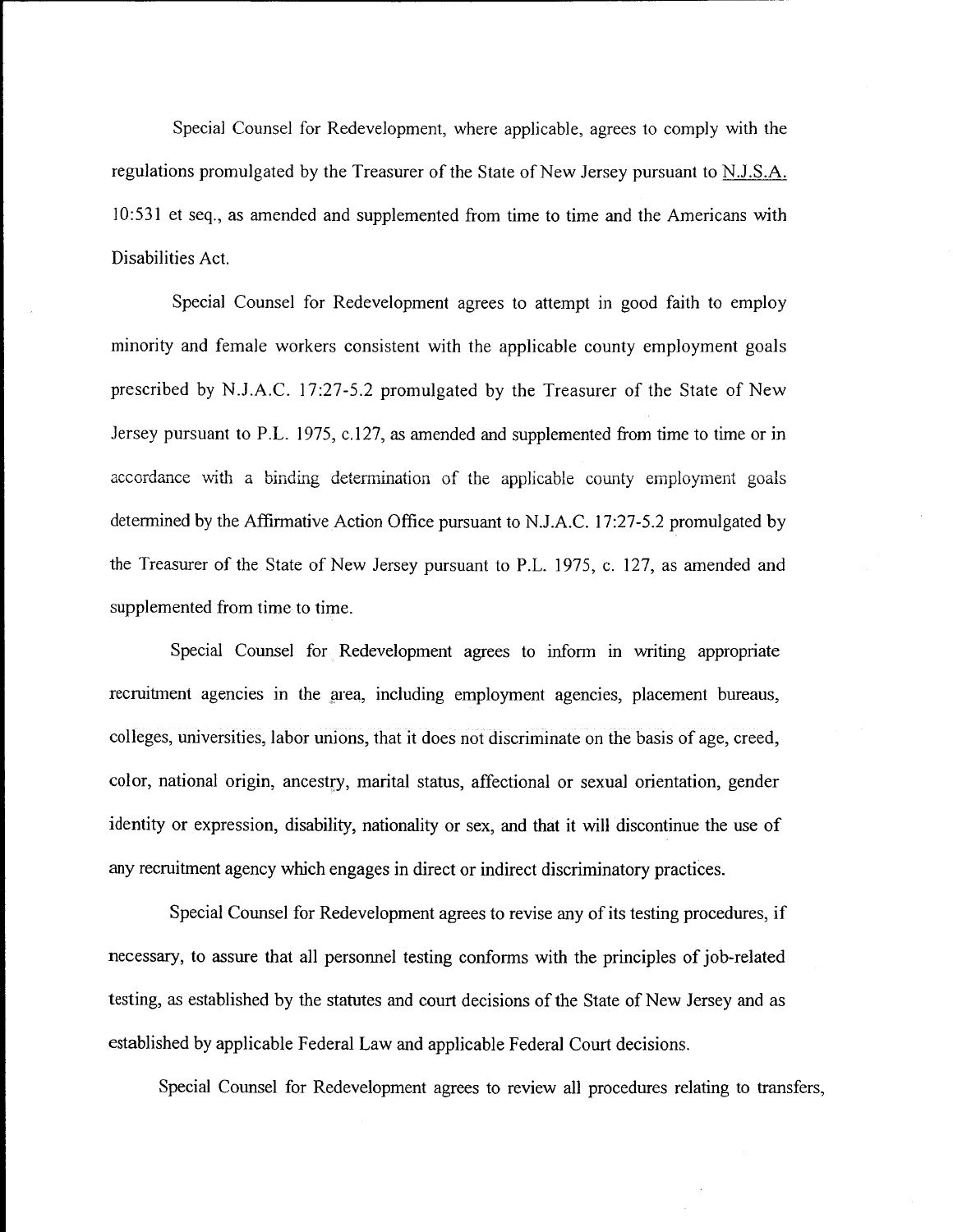upgrading, downgrading and layoff to ensure that all such actions are taken without regard to age, creed, color, national origin, ancestry, marital status, affectional or sexual orientation, gender identity or expression, disability, nationality or sex, and conforms with the applicable employment goals, consistent with the statutes and court decisions of the State of New Jersey, and applicable Federal law and applicable Federal Court decisions.

Special Counsel for Redevelopment shall submit to the public agency, after notification of award but prior to execution of <sup>a</sup> contract, one of the following three documents: Letter of Federal Affirmative Action Plan Approval; Certificate of Employee Information Report; or Employee Information Report Form AA302.

Special Counsel for Redevelopment shall furnish such reports or other documents to the Affirmative Action Office as may be requested by the office from time to time in order to carry out the purposes of these regulations, and public agencies shall furnish such information as may be requested by the Affirmative Action Office for conducting <sup>a</sup> compliance investigation pursuant to subchapter 10 of the Administrative Code (N.J.A.C. 17:27).

VIII. NEW JERSEY LAW. This Agreement shall be governed by and construed in accordance with the laws of the State of New Jersey.

IX. PARTIAL INVALIDITY. If any term, condition, or provision of this Agreement or the application thereof to any person or circumstance shall, at any time, or to any extent, be invalid or unenforceable, the remainder of this Agreement, or the application of such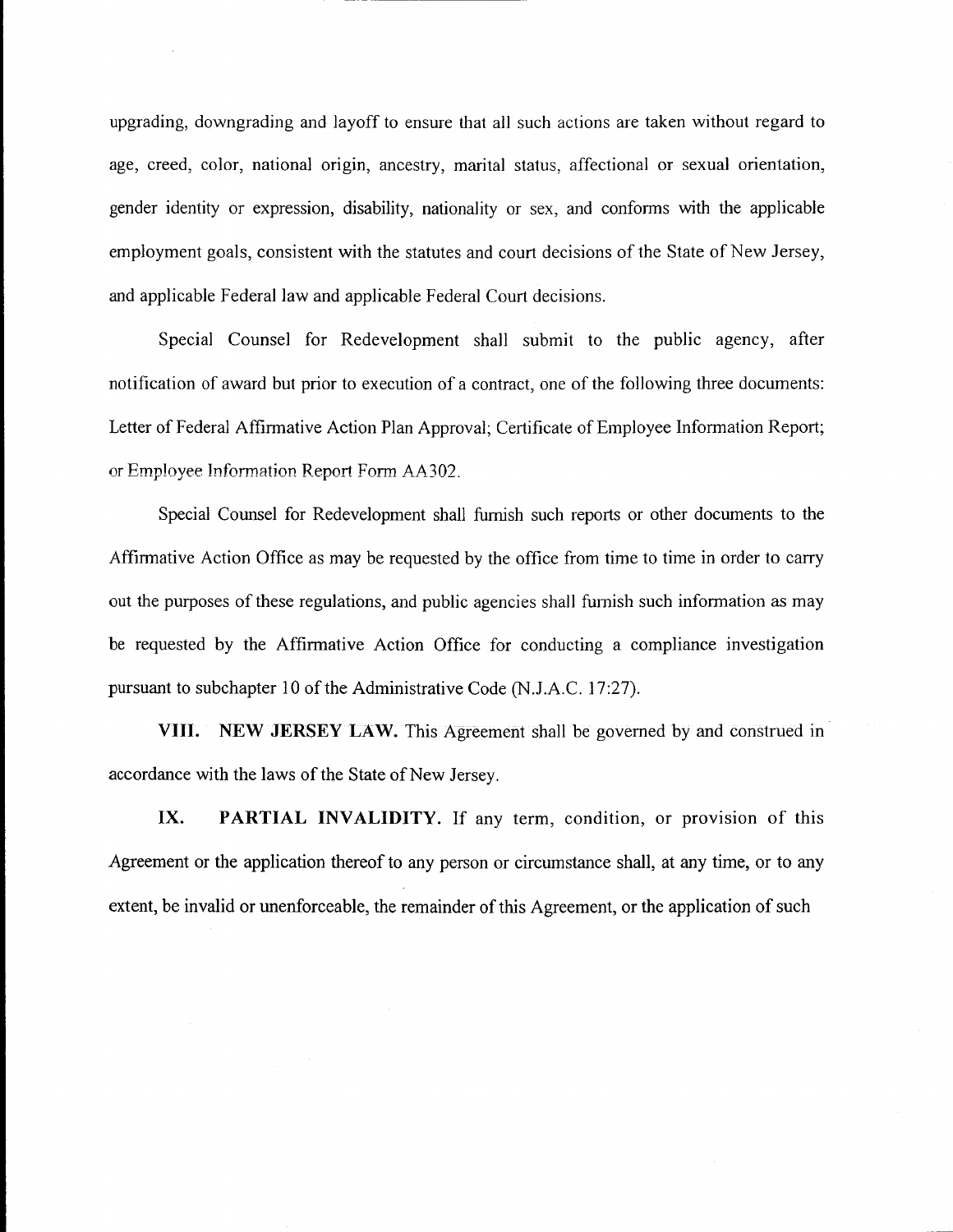term or provision to persons or circumstances other than those to which this Agreement is invalid or unenforceable, shall not be affected thereby, and each term, condition, and provision of this Agreement shall be valid and enforced to the fullest extent permitted by law, provided, however, that no such invalidity shall in any way reduce the services to be performed by Redevelopment Counsel for the Township.

X. BINDING ON SUCCESSORS AND ASSIGNS. Except as otherwise provided in this Agreement, all agreements, terms, provisions and conditions of this Agreement shall be binding on and inure to the benefit of the parties hereto, their respective representatives, successors and assigns.

XI. MODIFICATION. No modification of this Agreement shall be valid or binding unless the modification shall be in writing and executed by the Township and Redevelopment Counsel.

XII. NO WAIVER. No waiver of any term, provision or condition in this Agreement, or any breach of any such term, provision or condition shall constitute <sup>a</sup> waiver of any subsequent breach of such term, provision or condition by either party, or justify or authorize the non-observance of any other occasion of the same or any other term, provision or condition of this Agreement by either party.

XIII. CAPTIONS. The captions or the paragraph headings contained in this Agreement are solely for purposes of convenience and shall not be deemed part of this Agreement for the purpose of construing the meaning thereof or for any other purpose.

XIV. NO ASSIGNMENT. This Agreement shall not be assigned by Redevelopment Counsel without the specific written consent of the Township.

XV. TOWNSHIP RECORDS ACCESS AND OWNERSHIP. At all times during the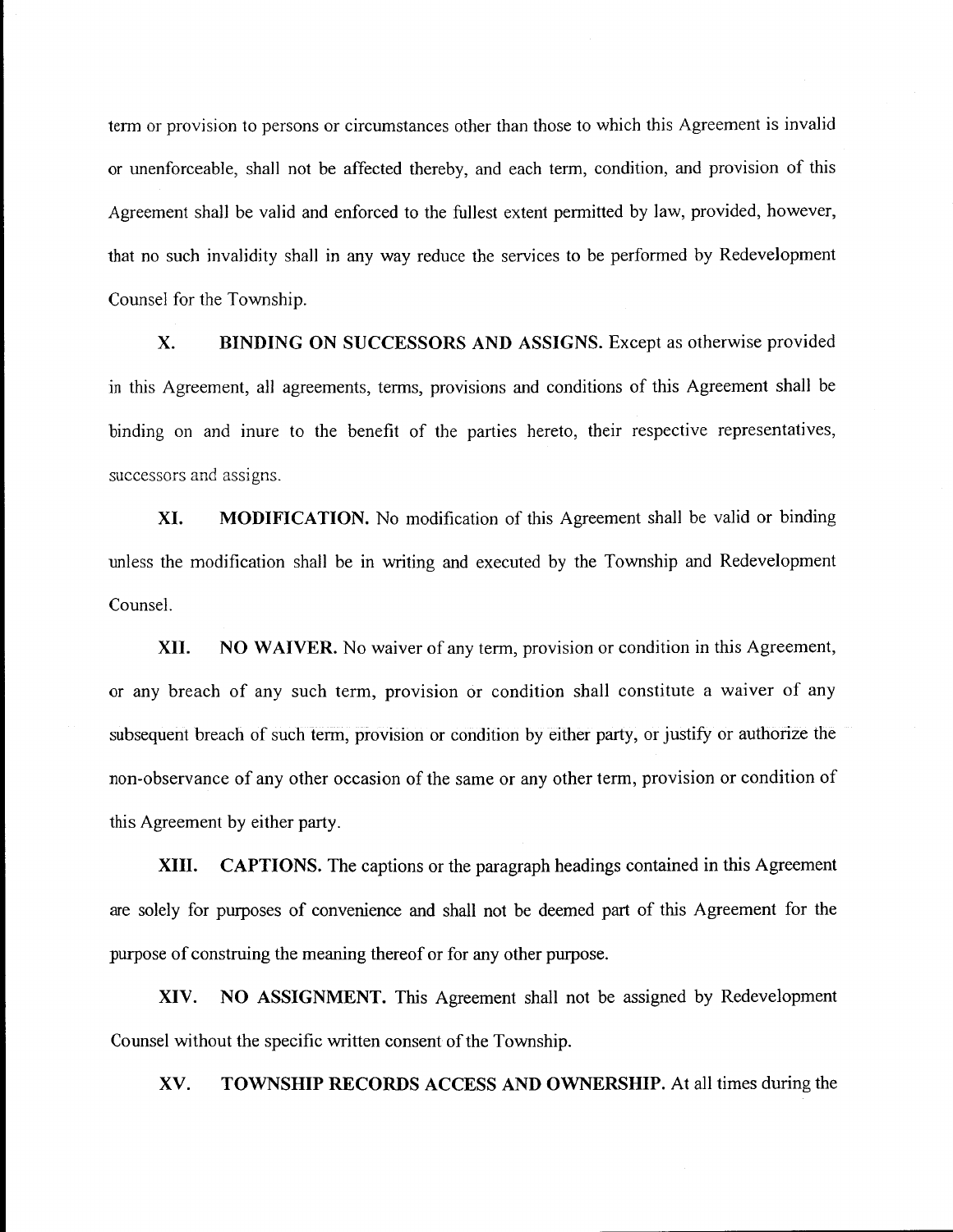term of this Agreement and for a period of two (2) years following any termination or expiration, the Township , its appointed officials and other designated representatives, as authorized by the Township, shall have access to records and files maintained by the Attorney for the Township during normal business hours. Furthermore, such records, books and files relating to the operation and business of the Township are the property of the Township regardless of site stored.

XVI. ENTIRE AGREEMENT. This instrument contains the entire Agreement of the Parties hereto and may not be amended, modified, released, or discharged, in whole or in part, except as specifically provided herein or in an instrument in writing executed by the parties hereto.

XVII. NOTICE. Notices under this Agreement shall be sent to:

#### ATTORNEY

Louis Cappelli, Jr., Esquire Florio Perrucci Steinhardt & Fader, L.L.C. 1010 Kings Highway South Suite 2 Cherry Hill, NJ 08034

#### **TOWNSHIP**

Township of Monroe 125 Virginia Avenue Williamstown, New Jersey 08094

XVIII. INDEPENDENT CONTRACTOR STATUS. The Attorney at all times shall be an independent contractor, and employees of the Attorney shall in no event be considered employees of the Township. No agency relationship between the parties, except as expressly provided for herein, shall exist either as <sup>a</sup> result of the execution of this Agreement or performance thereunder.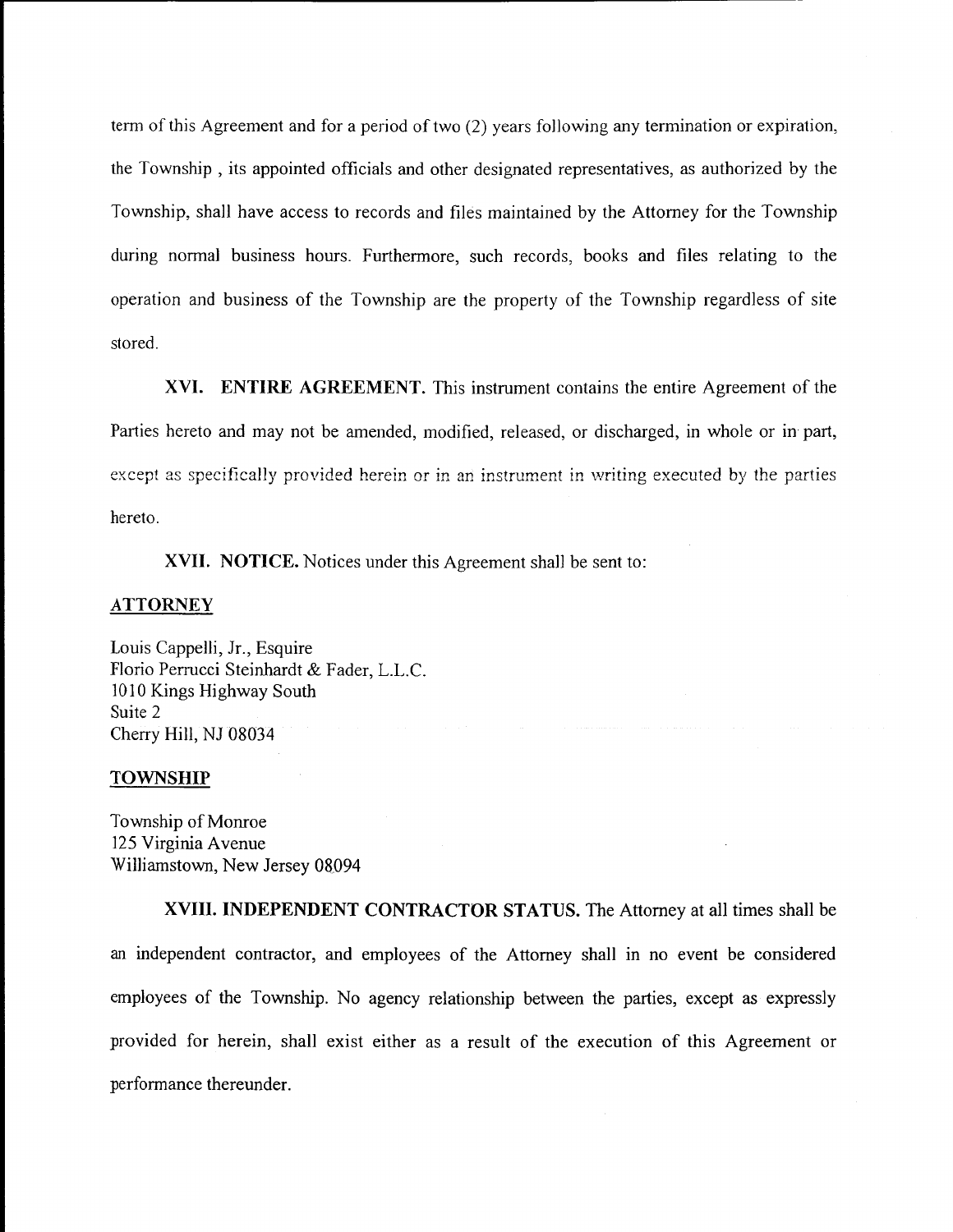IN WITNESS WHEREOF, this Agreement has been executed on this \_\_\_\_\_\_\_\_\_\_ day of

2017, for the purposes and the term specified herein.

íν  $\sim$   $\sim$ 

Mc Colmick

ATTEST: TOWNSHIP OF MONROE

NAY T-12949

REDEVELOPMENT COUNSEL FLORIO PERRUCCI STEINHARDT &

aalu Nede

 $FADEB, L.L.C,$ **Zouist** APPELLI, JR, ESQUIRE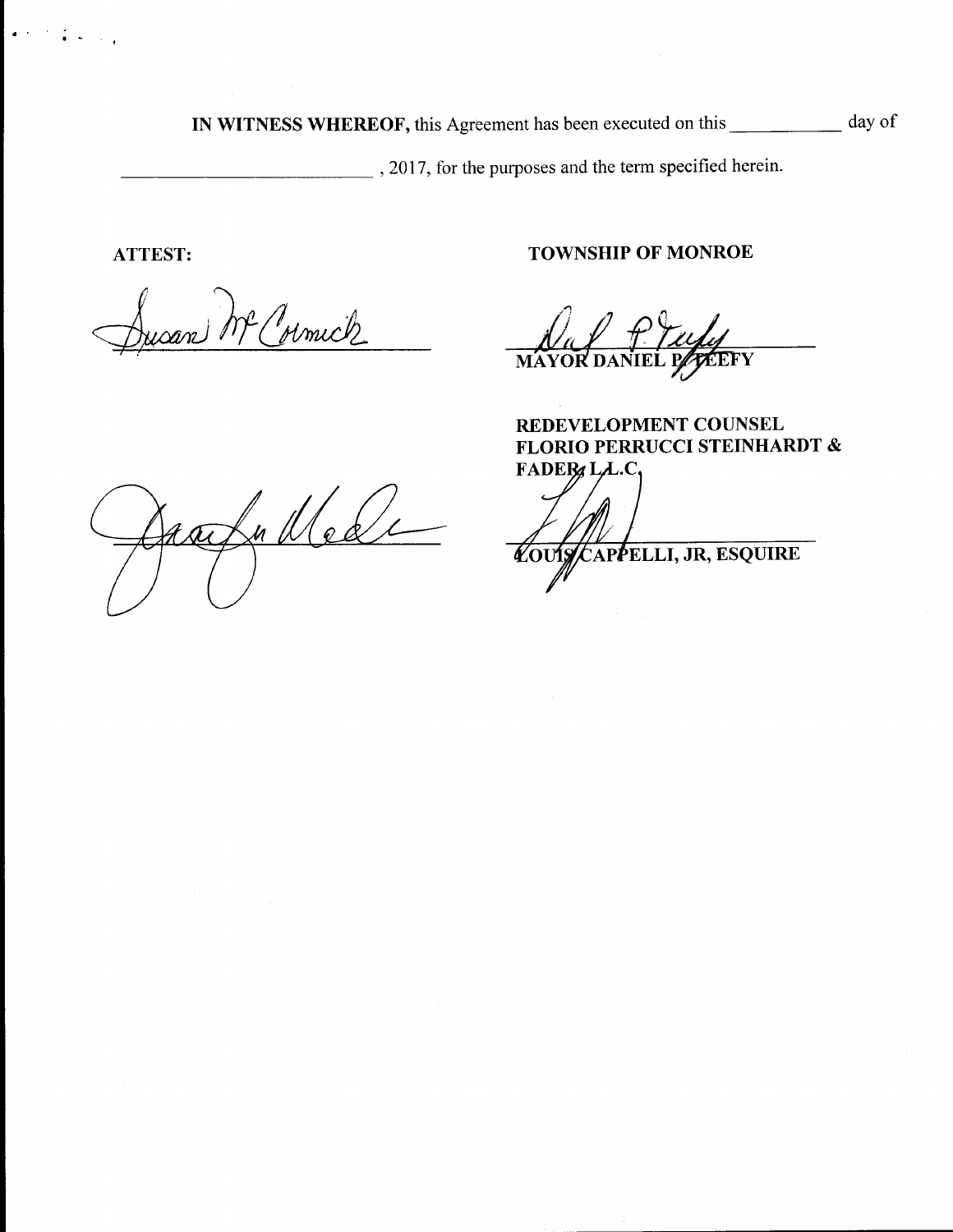# FPSF FLORIO PERRUCCI

Attorneys at Law

#### <sup>1010</sup> Kings Highway South, Building 2, Cherry Hill, NJ <sup>08034</sup>

Louis Cappelli, Jr., Esquire lcappelliQfps flawfirm.com

March 27, 2017 **HECEIVED** 

LLC

Susan McCormick, RMC MAR 28 2017 Township of Monroe<br>
The Monroe Township Council & Clerk<br>
The Monroe Township Council & Clerk<br>
The Monroe Township Office of the Monroe Township Council & Clerk 125 Virginia Avenue Williamstown, New Jersey 08094

#### Re: Contract— Special Counsel for Redevelopment

Dear Ms. McCormick:

Enclosed herein please find <sup>a</sup> fully executed original Professional Services Agreement for Special Counsel for Redevelopment for the Township of Monroe for the year 2017.

We look forward to serving the Township in 2017.

Thank you very much.

Very truly yours,

FLORIO PERRUCCI STEINHARDT  $\&$  FADER LLC  $\mathbf{B} \mathbf{y}$ : / L,/ <sup>S</sup> CAPPELLI, JR.

 $LCJ/m$ Enclosure

00451862.DOC }

Rochelle Park Office Phillipsburg Office Bethlehem Office Cherry Hill Office New York Office<br>218 Rt. 17N, Suite 410 235 Broubalow Way 60 W Broad St., Suite 102 1010 Kings Highway South 80 Wall Street

www.fpsflawfirm.com

218 Rt. 17N, Suite 410 235 Broubalow Way 60 W Broad St., Suite 102 1010 Kings Highway South 80 Wall Street Rochelle Park, NJ 07662 Phillipsburg, NJ 08865 Bethlehem, PA 18018 Building 2 Suite 815 Rochelle Park, NJ 07662 Phillipsburg, NJ 08865 Bethlehem, PA 18018 Building 2 Suite 815<br>(201) 843-5858 phone (908) 454-8300 phone (610) 691-7900 phone Cherry Hill, NJ 08034 New York, NY 10005 201) 843-5858 phone (908) 454-8300 phone (610) 691-7900 phone Cherry Hill, NJ 08034 New York, NY 10005<br>(201) 843-5877 fax (908) 454-5827 fax (610) 691-0841 fax (856) 853-5530 phone (212) 792-9070 phone (856) 853-5530 phone (856) 354-8318 fax